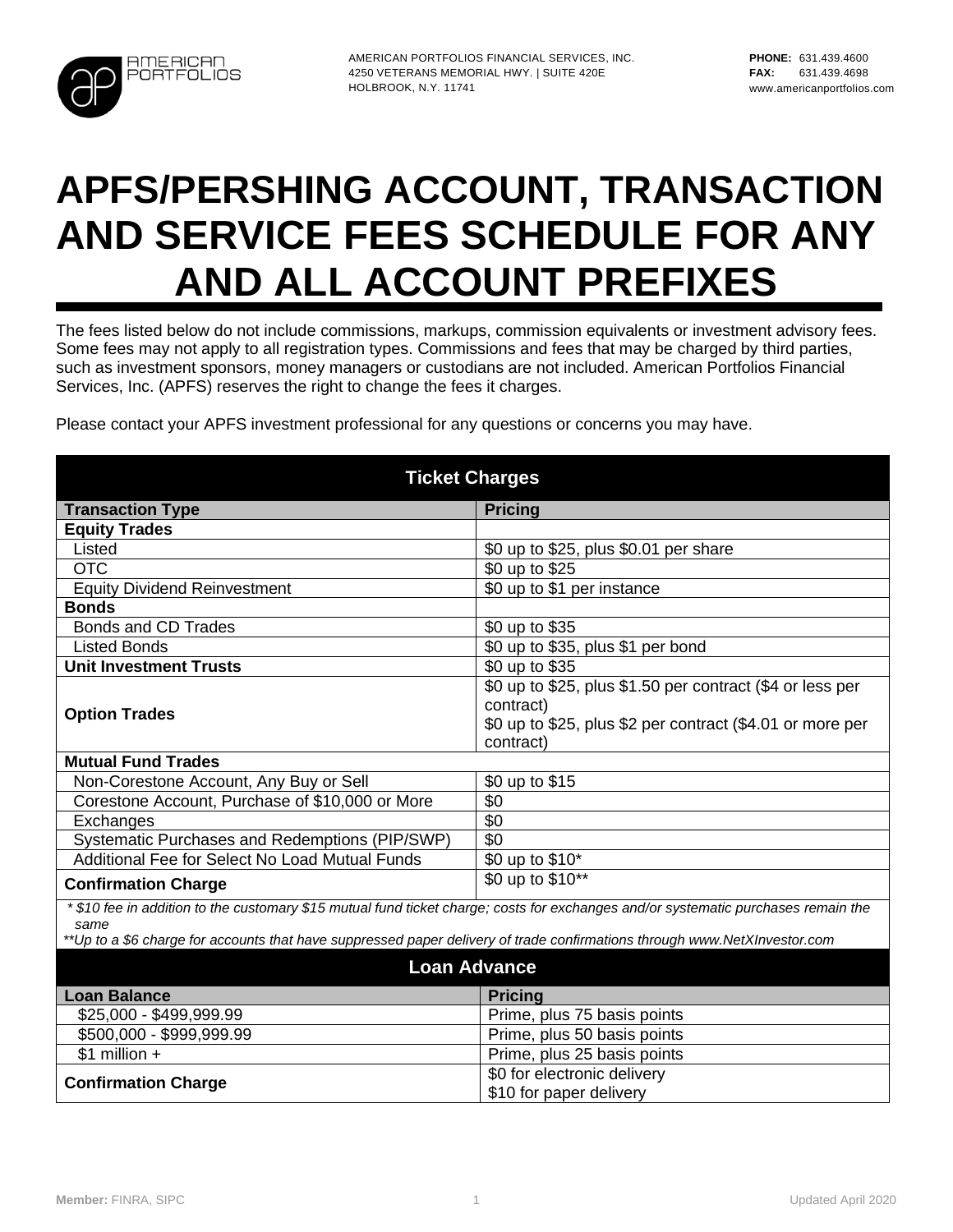

#### **Retirement Accounts**

| \$0 up to \$40 <sup>*</sup> |
|-----------------------------|
| \$0 up to \$10*             |
| \$0 up to \$75**            |
|                             |
| \$0                         |
| \$0 up to \$50              |
|                             |
| $$150***$                   |
|                             |

 *\* Charged on or about the anniversary date of account establishment*

*\*\* Charged during account establishment; account invoiced annually on anniversary date*

*\*\*\* Annual Custodial Maintenance fee to be charged in addition to termination fee*

#### **Limited Partnerships, Private Placements and Other Special Products (Retail and Retirement Accounts)\***

| <b>Subscription Fee</b><br>\$0 up to \$50, per purchase<br>\$0 up to \$50, per position<br><b>Redemption Fee</b><br>\$0 up to \$50, per position<br><b>Re-registration Fee</b><br><b>Registered Alternative Investment Annual Per</b><br>\$0 up to \$35, per position<br><b>Position Service Fee</b><br><b>Unregistered Alternative Investment Annual Per</b><br>\$0 up to \$125, per position<br><b>Position Service Fee</b><br>\$0 up to \$100, per review, regardless of outcome<br><b>Document Review Fee to Determine Ability to</b><br><b>Custody</b><br>\$0 up to \$200, per return filed |                                         |  |
|--------------------------------------------------------------------------------------------------------------------------------------------------------------------------------------------------------------------------------------------------------------------------------------------------------------------------------------------------------------------------------------------------------------------------------------------------------------------------------------------------------------------------------------------------------------------------------------------------|-----------------------------------------|--|
|                                                                                                                                                                                                                                                                                                                                                                                                                                                                                                                                                                                                  |                                         |  |
|                                                                                                                                                                                                                                                                                                                                                                                                                                                                                                                                                                                                  |                                         |  |
|                                                                                                                                                                                                                                                                                                                                                                                                                                                                                                                                                                                                  |                                         |  |
|                                                                                                                                                                                                                                                                                                                                                                                                                                                                                                                                                                                                  |                                         |  |
|                                                                                                                                                                                                                                                                                                                                                                                                                                                                                                                                                                                                  |                                         |  |
|                                                                                                                                                                                                                                                                                                                                                                                                                                                                                                                                                                                                  |                                         |  |
|                                                                                                                                                                                                                                                                                                                                                                                                                                                                                                                                                                                                  |                                         |  |
|                                                                                                                                                                                                                                                                                                                                                                                                                                                                                                                                                                                                  |                                         |  |
|                                                                                                                                                                                                                                                                                                                                                                                                                                                                                                                                                                                                  |                                         |  |
|                                                                                                                                                                                                                                                                                                                                                                                                                                                                                                                                                                                                  | <b>IRS 990-T UBTI Tax Return Filing</b> |  |

*\* For retirement accounts, these fees are in addition to the annual custodial maintenance fee*

#### **Account Access & E-documents**

**NetXInvestor**  $\qquad$   $\qquad$  30

#### **Inactive Account Fees**\*

| <b>Account Fee</b>                                                                                                           | \$0 up to \$55 per account, per year* |
|------------------------------------------------------------------------------------------------------------------------------|---------------------------------------|
| <b>Accounts With Only Mutual Fund Positions</b>                                                                              | No Inactivity Fee                     |
| *Effective Calendar Year 2020, the activity charge will be assessed in March 2021. The inactivity fee charge will be \$0 for |                                       |

*accountholders who have electronic delivery of statements and trade confirmations through NetXInvestor; this is for accountholders*  with accounts that only hold mutual fund positions. The PAJ office range is exempt. A charge of \$55 per account will be assessed to *accountholders with mixed positions and have paper delivery of statements and/or trade confirmations.*

### **Margin Accounts**

| \$10 per event      |
|---------------------|
|                     |
|                     |
| PBLR, plus 2.75%*** |
| PBLR, plus 2.00%*** |
| PBLR, plus 1.50%*** |
| PBLR, plus 0.75%*** |
|                     |

 *\* Additional time that is requested to pay for a trade*

 *\*\* Additional time that is requested to deliver securities*

*\*\*\* PBLR - Pershing Base Lending Rate*

### **Corporate Executive Services**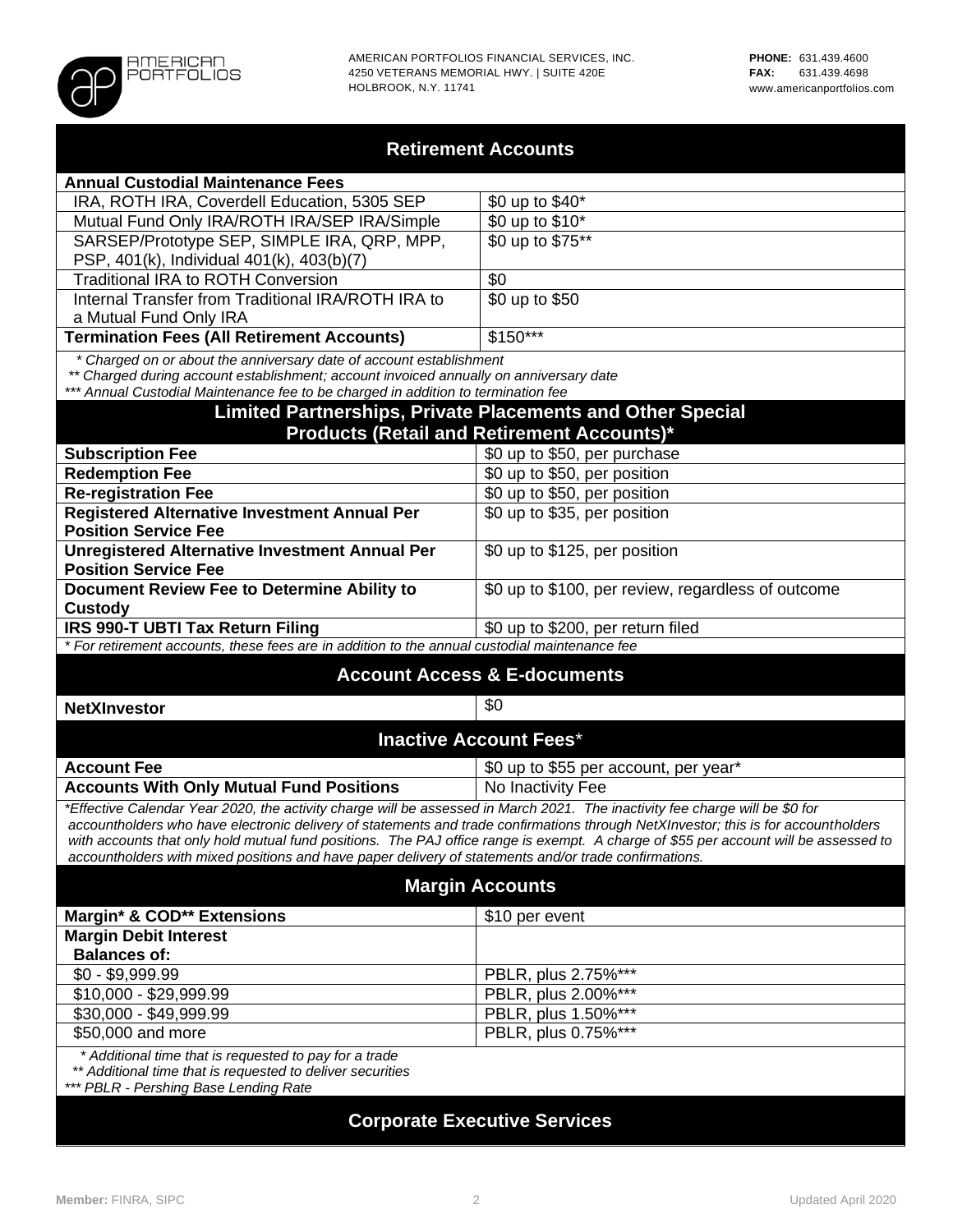

| <b>ESOP Transaction (Employee Stock Option</b>                                                              | \$50 per event, plus applicable margin interest            |
|-------------------------------------------------------------------------------------------------------------|------------------------------------------------------------|
| Program)                                                                                                    |                                                            |
| <b>Restricted/Control Stock Expanded Service</b>                                                            | \$40 per item                                              |
| <b>Restricted/Control Stock Full Service</b>                                                                | \$90 per item                                              |
|                                                                                                             | <b>Account Service Fees</b>                                |
| <b>Fed Funds Wires</b>                                                                                      | \$25 per event                                             |
| (Same-day electronic transfer of cash from one bank to<br>another)                                          |                                                            |
| <b>ACH</b>                                                                                                  | \$0                                                        |
| (24-hour electronic transfer of cash from one bank to<br>another)                                           |                                                            |
| <b>Overnight Courier Fee</b>                                                                                | \$12 per event                                             |
| (Check request)                                                                                             | \$18 per event, Saturday delivery                          |
|                                                                                                             | \$25 per event, International                              |
| <b>DK Items</b>                                                                                             | U.S. - \$10 per item, per day                              |
| (Cash on delivery accounts (COD) in which the other                                                         | Non-U.S. - \$10 per item, per day                          |
| side does not know (DK) the trade and delivers back the                                                     |                                                            |
| security)<br>Foreign Receive & Deliver (Trade) Fees                                                         | \$75                                                       |
| (Applies to processing of transfer in or out of securities                                                  | \$50 for Euroclear securities                              |
| from overseas)                                                                                              |                                                            |
| <b>Foreign Security Safekeeping</b>                                                                         | \$5 per account position, per month                        |
| (Storing securities in a protected area)                                                                    |                                                            |
| <b>Reorganization Items - Voluntary</b>                                                                     | \$20 per item                                              |
| (Company announcements of optional dividends, tender                                                        |                                                            |
| offers)                                                                                                     |                                                            |
| <b>Customer Name Safekeeping</b>                                                                            | \$2 per account position, per month                        |
| (Storing securities in a protected area)                                                                    |                                                            |
| Non-U.S. ("Foreign") Account Fee-Effective April                                                            | \$50 per account, per year                                 |
| 1,2020                                                                                                      |                                                            |
| (All accounts with a tax residence other than in the U.S.                                                   |                                                            |
| or Puerto Rico ("Foreign") that maintain a position,<br>balance or had a Form 1042-S reportable transaction |                                                            |
| during the calendar year, accountholders will be subject                                                    |                                                            |
| to the annual fee)                                                                                          |                                                            |
| Puerto Rico Tax Reporting Fee-Effective April 1,                                                            | \$50 per account, per year                                 |
| 2020                                                                                                        |                                                            |
| (All accounts with a Puerto Rico tax residence where                                                        |                                                            |
| Puerto Rico tax reporting is required will be subject to                                                    |                                                            |
| an annual Puerto Rico Tax Reporting Fee; in addition,                                                       |                                                            |
| any accountholder with a U.S. account that has a                                                            |                                                            |
| Puerto Rico tax reporting requirement (Form 480.6) will                                                     |                                                            |
| be subject to the annual Puerto Rico Tax Reporting fee)                                                     |                                                            |
|                                                                                                             | <b>Securities Registration, Custody, Transfer and Ship</b> |
| <b>Direct Registration at Transfer Agent</b>                                                                | \$10 per item                                              |
| (Security to be held at the transfer agent on behalf of                                                     |                                                            |
| the client)                                                                                                 |                                                            |
| <b>Direct Registration at Pershing</b>                                                                      | \$15 from Computershare, Wells Fargo, and Registrar        |
| (Security to be transferred from American Stock                                                             | and Transfer Company                                       |
| Transfer, Computershare, Wells Fargo, and Registrar                                                         |                                                            |
| and Transfer Company to Pershing when security is<br>held in book entry form)                               | \$20 from American Stock Transfer                          |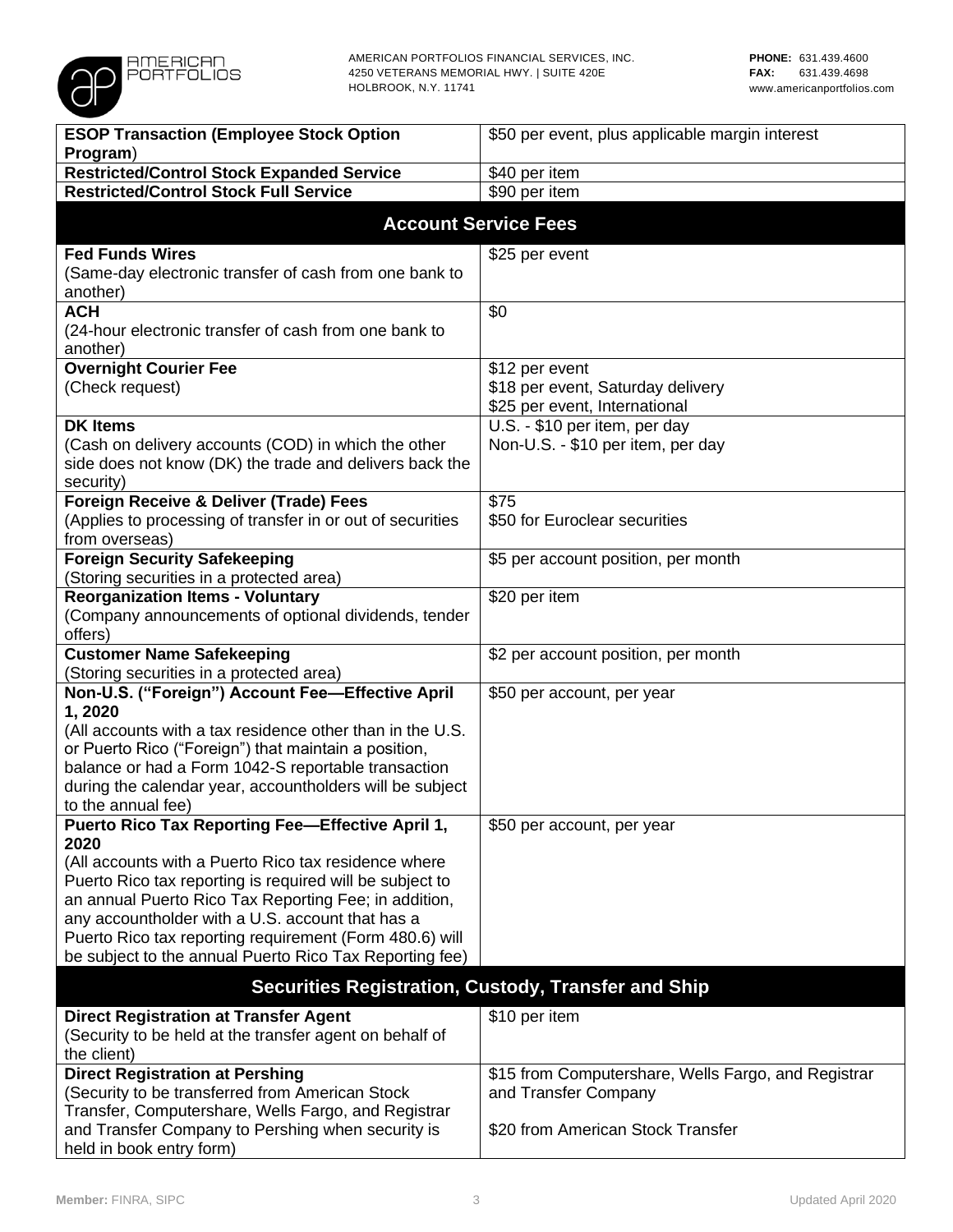

 *\* Legal: Physical stock deposit into Pershing requires stock power and any other applicable documents, (e.g. death certificate, corporate resolution, etc.)*

 *\*\* Restricted Item: Physical stock deposit into Pershing that has a legend attached to it*

*\*\*\* Other transfer agents have their own fees*

**AMERICAN PORTFOLIOS** 

| <b>Cash Management-Corestone Accounts</b>              |                                          |
|--------------------------------------------------------|------------------------------------------|
| <b>Silver Account*</b>                                 | \$25 per year                            |
| <b>Silver Plus Account</b>                             | \$50 per year                            |
| <b>Gold Account</b>                                    | \$100 per year                           |
| <b>Gold Corporate Account</b>                          | \$150 per year                           |
| <b>Platinum Account</b>                                | $$150$ per year                          |
| <b>Platinum Corporate Account</b>                      | \$250 per year                           |
| <b>Checking Fees</b>                                   |                                          |
| Stop payment for Silver, Silver Plus and Gold accounts | \$25                                     |
| Returned checks or ACH debits                          | \$25                                     |
| Retrieve copy of paid check                            | \$2.50                                   |
| <b>Visa Fees</b>                                       |                                          |
| ATM surcharge fee (charged by ATM)                     | Varies                                   |
| Retrieve copy of paid Visa draft                       | \$2.50                                   |
| Foreign transaction fee (transactions performed        | 1% of the transaction                    |
| outside the U.S.)                                      |                                          |
| Cash advance fee                                       | .25% of the transaction (\$2.50 minimum) |
| <b>Personal Checks</b>                                 |                                          |
| Silver and Silver Plus accounts                        | \$12.50                                  |
| Gold and Gold Corporate accounts                       | \$10                                     |
| Platinum and Platinum Corporate Accounts               | \$7.50                                   |
| <b>Carbon Copy Checks</b>                              |                                          |
| Initial order (checkbook cover, check register and 100 | \$15                                     |
| checks)                                                |                                          |
| Reorders (check register and 100 checks)               | \$25                                     |
| <b>Business Checks</b>                                 |                                          |
| Initial order (business binder and register, deposit   | \$50                                     |
| tickets and 252 checks)                                |                                          |
| Reorders (business register, deposit tickets and 252   | \$40                                     |